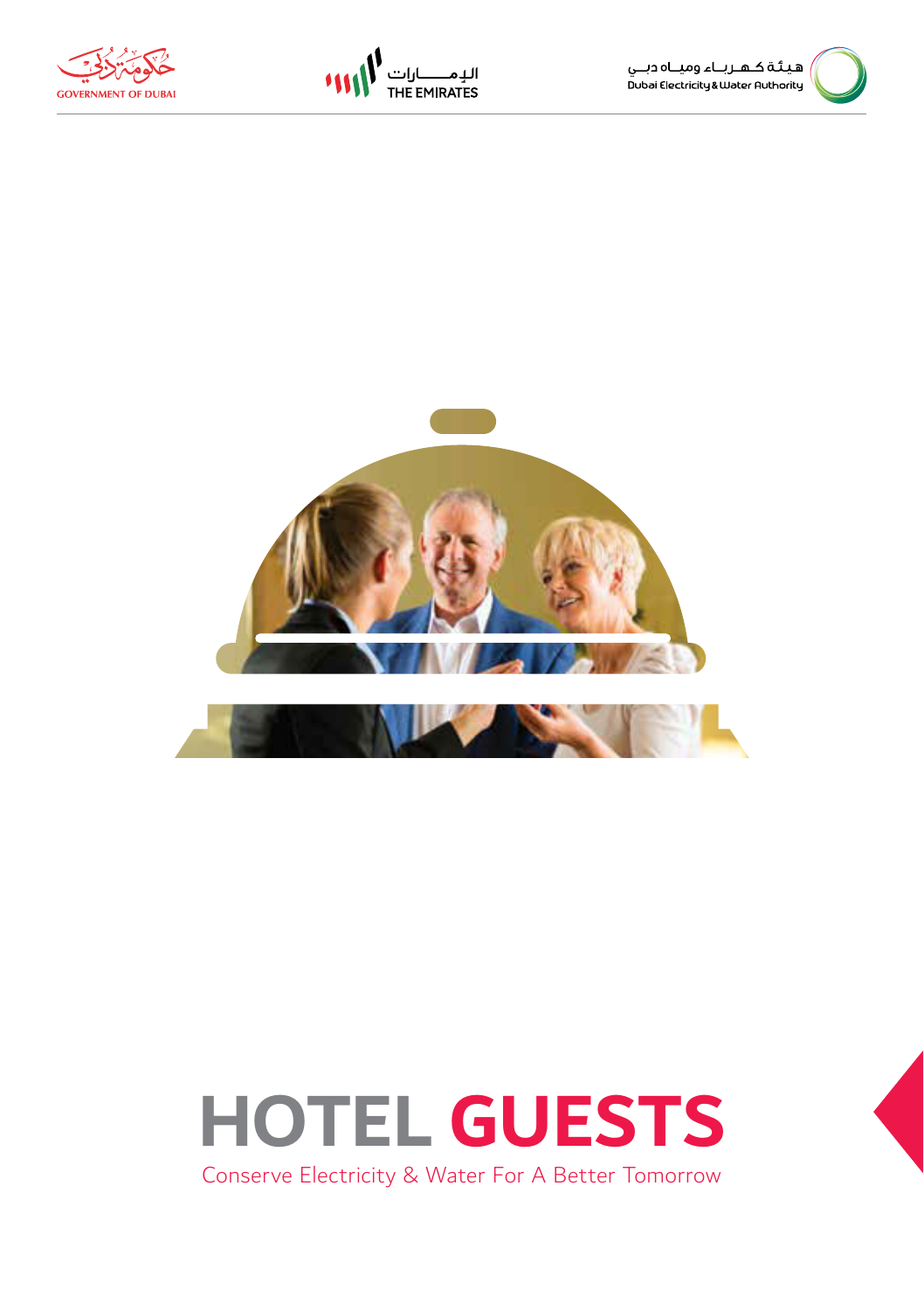## **INDEX**

**Disclaimer:** This booklet is a general guideline about conservation in hotels only. It may contain errors and omissions and may not be suitable for the circumstances of many hotels. The services of a competent professional should always be sought before any actions are taken in relation to hotels energy and water efficiency. The publisher of this booklet and Individual contributors do not accept liability in any way for any errors or omissions in the booklet and do not accept any liability to any person in respect of anything done directly or indirectly by a person in reliance upon whole or any part of this booklet.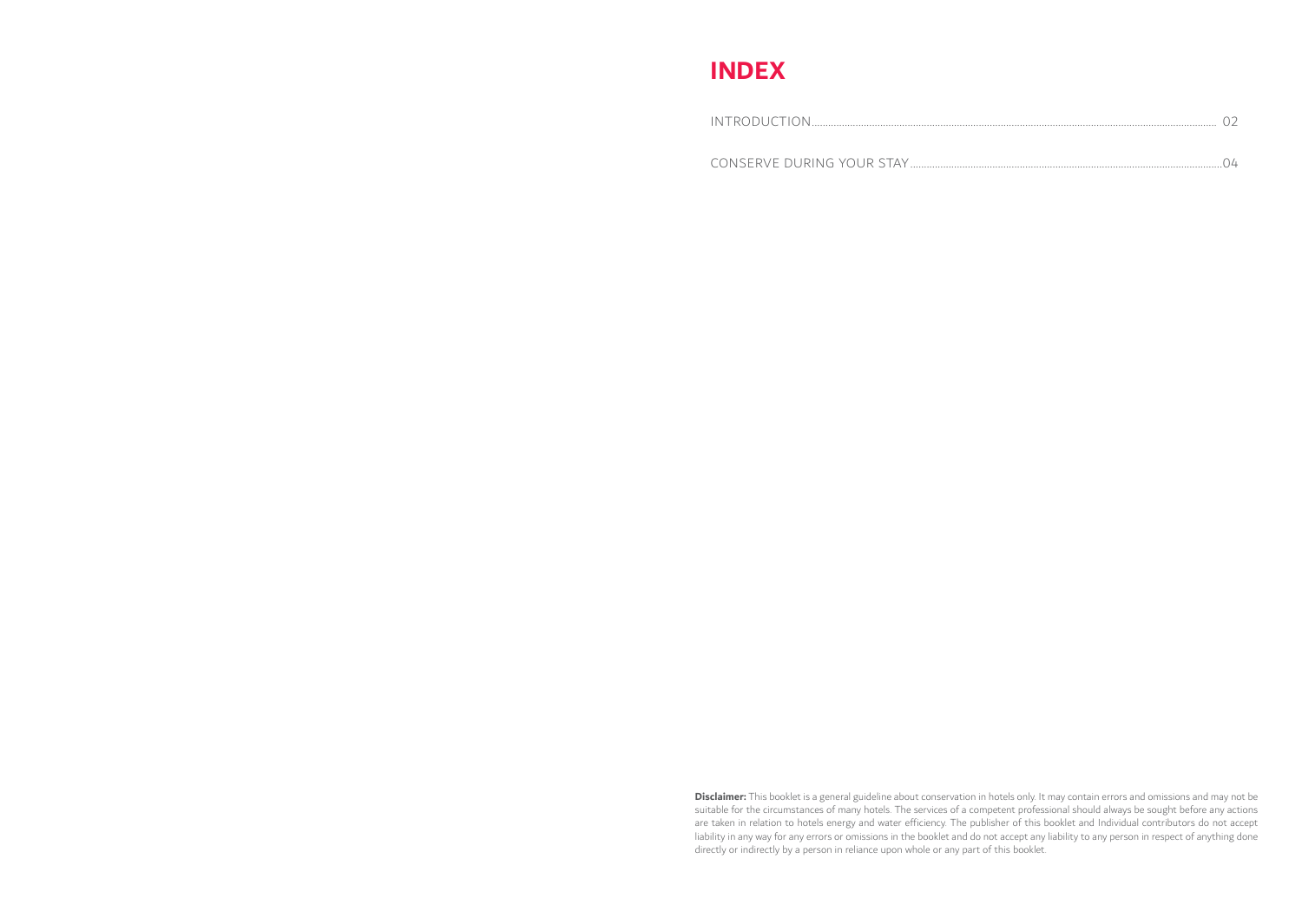

## INTRODUCTION

Water and energy resources on our land are God's gift to all mankind. Clean water flowing from our taps, electricity illuminating our homes and guiding our way on the streets at night, cooking our meals with gas, these are some of the blessings and comforts that we should not take for granted.

Energy and water resources in the UAE and around the world are slowly depleting as demand increases, and it is up to us to work hard to conserve what we have.

The UAE is one of the major consumers of electricity and is the world's third largest per capita water consumer after the USA and Canada. The UAE has planned strategies to conserve our resources over the years, increase the efficiency of water and electricity consumption and develop and promote the use of renewable energy sources such as solar power.

Contrary to what many think, our resources will not last forever. So it is in every individual's hand to be responsible and do his or her part in helping us conserve our water and energy, so that generations after us can have what we have.

Whether you are a doctor, engineer, labourer, waiter, salesman or student, let us work hand in hand in creating a better tomorrow for everyone. Remember that every person counts. Every drop counts. Every light switch counts. Every action no matter how small counts.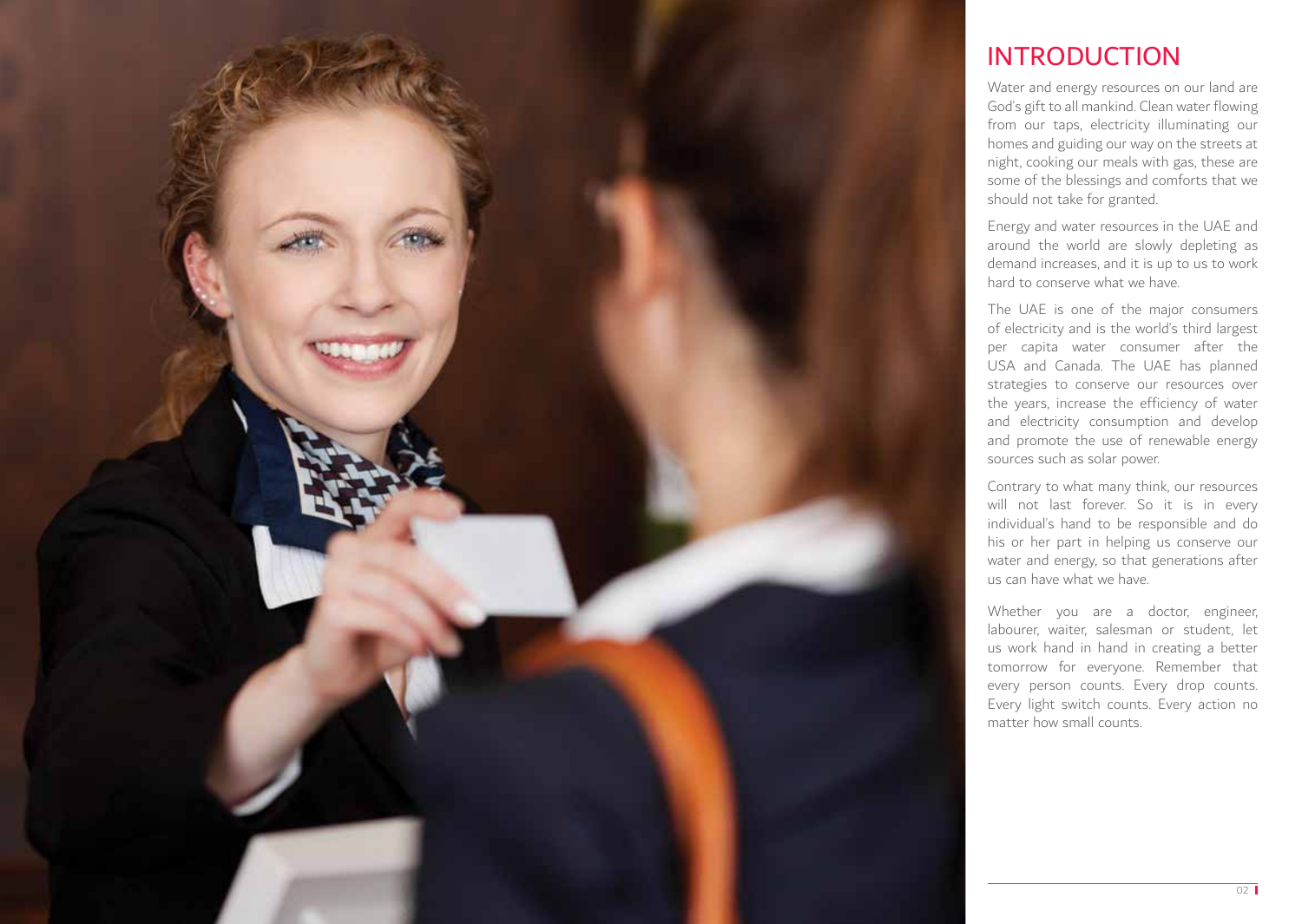## SUGGESTIONS ON HOW TO CONSERVE WATER AND ELECTRICITY DURING YOUR STAY

- Report leaky faucets or running toilets to the hotel management
- Try and take shorter showers to limit water consumption. Taking showers is more water-efficient than taking baths
- Do not throw trash down the toilet. Use the waste basket instead
- Re-use your towels more than once. Hang them if they are clean, and leave them on the floor if they need to be washed. One guest participating in a towel/sheet reuse program saves 4.5 gallons of water and 18/C of detergent per guestroom daily
- Re-use your bed linens. Sheets do not need to be changed and washed daily. Put a sign next to or on your bed requesting sheet change whenever you require it. The laundry operation of a large hotel can exceed 16 hours a day, which means a huge amount of water and electricity gets consumed daily just on laundry
- Turn off bathroom lights and the exhaust fan when you exit the washroom
- Turn off the lights & electrical appliances when leaving the room

**Remember, small steps can go a long way in helping us to conserve our water and electricity; nothing is insignificant. These resources belong to all of us wherever you have come from. Be part of our green movement and help preserve our environment!**